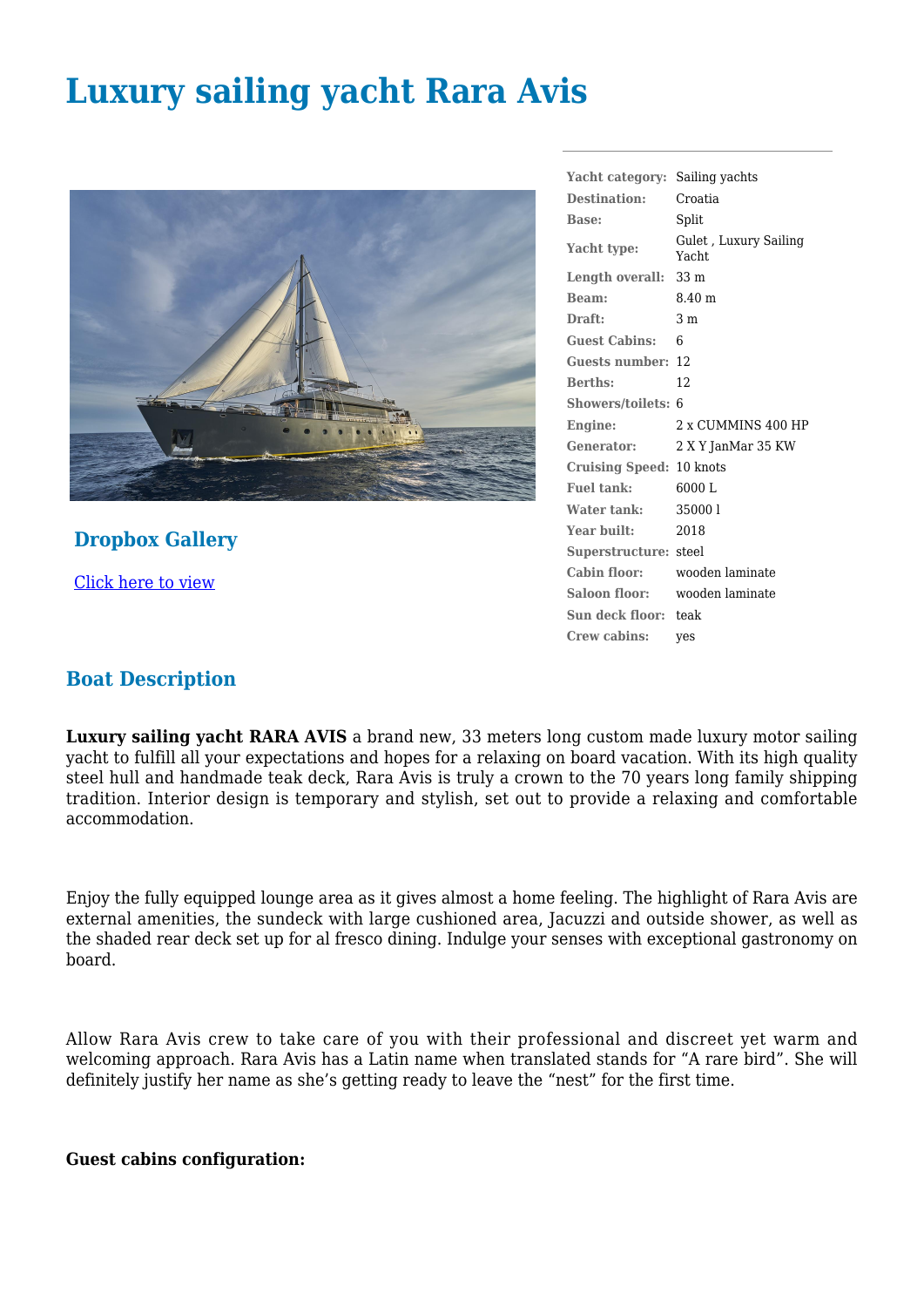- **1 Master Cabin** cabin with double bed (200\*200 cm). Private bathroom with shower box and home toilet.
- **1 Vip** Cabin cabin with double bed (200\*200 cm). Private bathroom with shower box and home toilet.
- **2 Double Cabins** cabin with double bed (190\*200 cm). Private bathroom with shower box and home toilet.
- **2 Twin Cabins** cabin with twin bed (2 x 95\*200 cm) convertible to Double bed
- Each of the cabins has wardrobe, 24 V/220 electricity, hair dryers, its own en-suite bathroom home type with shampoo, toilet paper, soap, shower box.
- Unlimited Air-condition is included in the price.

#### **Interior**

- Air conditioning throughout guest and crew areas
- Lounge area with TV, DVD, USB, bluetooth (wireless) speakers
- Wi-Fi mobile internet connection
- Separate crew quarters
- Main Saloon combines a spacious and luxury dining area with an elegant bar and lounge seating area
- Kitchen galley features all necessary equipment including ovens, grill, refrigerators and deep freezers. ice makers, espresso machine

#### **Deck**

- The aft deck has cushioned platform, hard top shade, dining seating for 12
- The front deck also has comfortable seating area
- The sundeck with large Jacuzzi surrounded by cushioned area, sun mattresses, outside shower and two seating areas with coffee tables, all under a lovely shade and masts

#### **Leisure equipment:**

- Tender boat with outboard engine
- water ski
- wake board
- Jet Ski
- donut
- 5x SUP
- $\bullet$  kayak
- amateur fishing equipment
- snorkeling equipment
- sun mattresses
- TV, DVD/CD player
- $\bullet$  WiFi
- board games, cards
- telescope